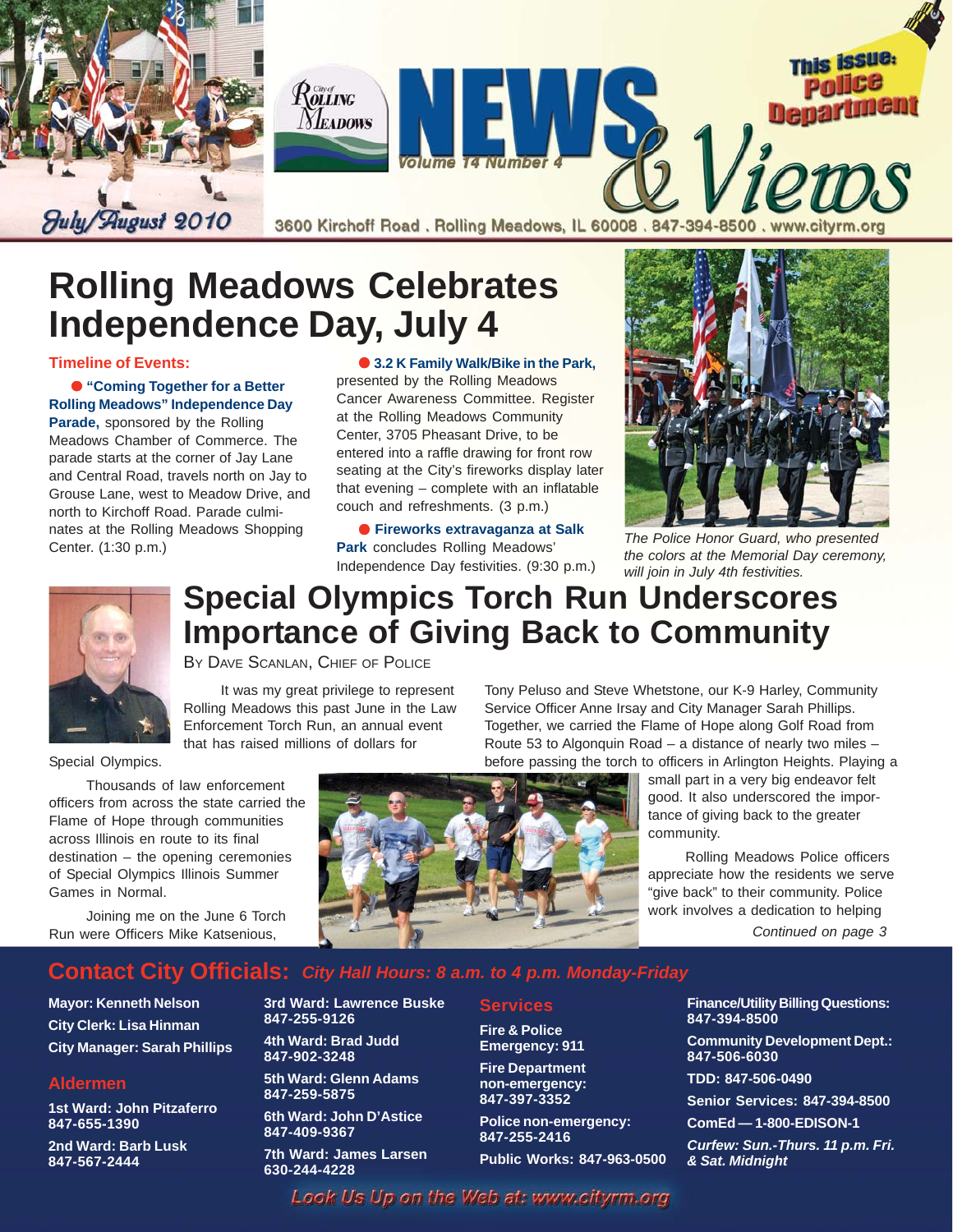# **'CAPE Crusaders' Keep Watch On Handicapped Parking**

 Once a week, armed with nothing more than a clipboard and digital camera, Jack Kindler and Frank Plank patrol the City in a specially marked vehicle. They aren't police officers, but they play an essential role in the Police Department's law enforcement activities.

Kindler and Plank serve with the Department's Community Assisted Parking Enforcement (CAPE) Program, which is designed to keep designated handicapped parking spaces available to those who need them.

When these two "CAPE Crusaders" identify a vehicle illegally parked in a handicapped space, they record the plate number and snap a photo of the vehicle. They bring this evidence to police at the completion of each four-hour patrol for processing, which may result in the Department issuing a \$250 citation to offenders. Motorists found to have fraudulently used handicapped parking placards face fines of up to \$2,500 and suspension of driving privileges.

"Quite often, we encounter violators who are sitting in their cars and, therefore, don't think they're breaking the law," Kindler explains. "In those situations, we suggest that they move their vehicles or face the possibility of a ticket."

"I've always wondered why offend-

ers do it, because there are usually plenty of parking spaces open nearby," Plank adds.

Kindler has served with CAPE since the program began in 2002. He and his first partner, Bud Kurtz, were recognized in 2006 with the Cook County Sheriff Department's Medal of Honor for their volunteer work. Plank teamed up with Kindler in 2008, after Kurtz retired.

"Jack and Frank perform a valuable public service that enables police to focus their energies and efforts on more pressing law enforcement

matters," Sgt. Tony Gaspari says. "The Department's volunteer program is also a great way for us to interact with the people we serve. It gives us an insight into the community that doesn't always present itself during standard police work."

Longtime Rolling Meadows resident and former 6th Ward Alderman Kathy Kwandras has been volunteering with the Police Department for almost 14 years. Her latest contribution is working at the Police Department's front desk, where she answers phones and assists Department visitors.

*Kathy Kwandras (right) has been volunteering with the RMPD since 1996. Jack Kinder (below, left) and Frank Plank, Rolling Meadows' own "CAPE Crusaders," prepare to head out on patrol.*



"I've always felt that it was important to get involved and contribute to your community," she says when asked why she volunteers. "It's an opportunity to understand the important work our City departments do. It also makes you appreciate the professionals who serve us each day. I'm tremendously proud of the support my fellow volunteers and I provide to police."

To learn more about volunteer opportunities at the RMPD, contact Sgt. Gaspari at 847-255-2416.

#### **RMPD's School Safety Initiative Ensures Safe Learning Environment**



*Detective Sam Mollenhauer and Officer Terry Cappelen are the Police*

*Department's School Resource Officers.*

School Safety Initiative, which places a premium on planning, preparedness, and intergovernmental partnerships to ensure a safe

Rolling Meadows students are the beneficiaries of the Police Department's

> environment in which children can learn.

Police officers stationed at area schools are the most visible aspects of the program. Inschool safety drills, officer training and regional response plans comprise

other elements of the program that may be less obvious, but no less important.

"Rolling Meadows Police conduct numerous lockdown and safety drills with students and staff at all of our schools

throughout the school year," Police Chief Dave Scanlan explains. "These training exercises are a very effective way to help police officers gain familiarity with buildings, faculty and the students we protect."

Months prior to a lockdown drill, police officers and school administrators meet to hold a "tabletop drill." This virtual reality exercise allows participants to work together to simulate different scenarios and develop effective responses.

"Rolling Meadows High School poses its own unique challenges, due to its size and the fact that students are allowed to leave campus during their lunch periods," Chief Scanlan explains. "The tabletop scenarios help police and school administrators work together to find the most effective ways to ensure students' safety."

Its partnership with School District 15, which serves Rolling Meadows, Palatine and Hoffman Estates, illustrates the Police Department's emphasis on planning. RMPD has developed a comprehensive series of tactical response plans in conjunction with the Palatine and Hoffman Estates Police Departments to provide mutual aid assistance, if necessary.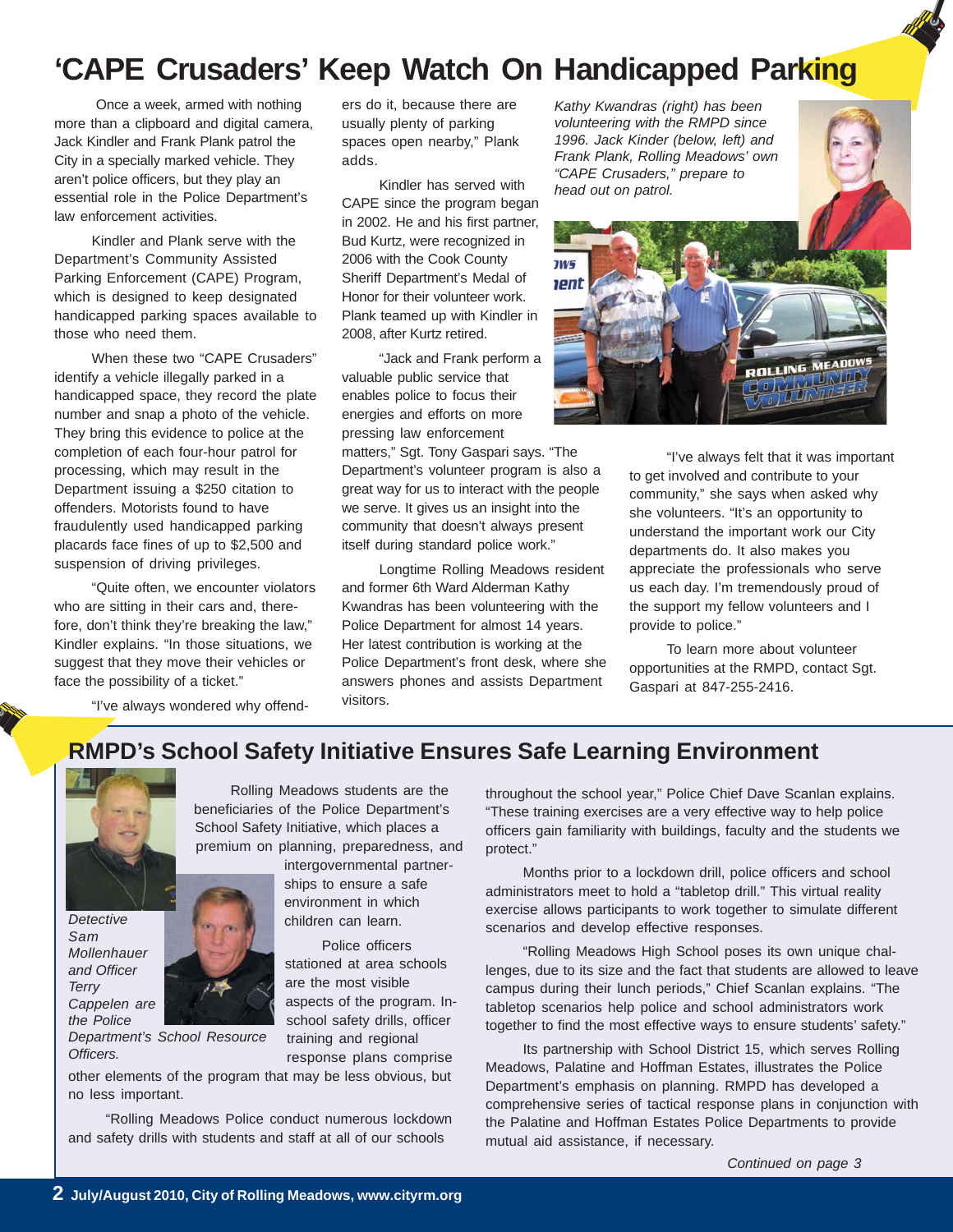# **CERT Members Rescue 'Trapped' Victims in Warehouse**

*CERT Team members carry out a mock rescue during recent training*

*exercises.*

The spring session of the Police Department's Community Emergency Response Team (CERT) program culminated in a mock "disaster" that required citizen volunteers to conduct search and rescue operations in a warehouse "damaged" by severe weather.

The training exercise, a final exam of sorts for the 20-hour program, incorporated blackout conditions, machine-generated smoke and thunderstorm audio recordings to replicate real-world conditions often faced by emergency responders.

CERT members were required to locate trapped victims and bring them to a designated area outside the warehouse for emergency medical care.

"CERT training provides citizens with basic skills required to respond to the community's needs in the aftermath of a disaster should po-

lice and fire responses be hindered." Sgt. Tony Gaspari explains. "The warehouse rescue exercise challenged team members to apply what they had learned over the course of the program."

CERT equips residents with the skills necessary to help protect family, friends, co-workers and neighbors in the event of natural or man-made disasters. Its purpose is to train citizens to serve as immediate responders to emergency situations until public safety professionals arrive.

The program is part of the Federal Emergency Management Agency's Citizen Corps Program, which coordinates volunteer activities designed to make communities across the country

**RMPD's School Safety Initiative**

*Continued from page 2*

responding to a school emergency, which enhances our ability to work together," Chief Scanlan adds.

Involvement in regional law enforcement efforts such as Major Case Assistance Team (MCAT), the Illinois Law Enforcement Alarm System (ILEAS) and the Northern Illinois Police Alarm System (NIPAS), allows the Department to draw upon additional equipment and manpower in response to any level of emergency. The Department also receives regular intelligence updates at the local, state and federal levels.

Incidents at schools across the country, including the Columbine High School shootings in 1999, have forced law enforcement agencies to adapt to new threats. Chief Scanlan says that ongoing preparation and training are keys to success here in Rolling Meadows.

"Rolling Meadows Police are constantly updating our school safety plans, and maintaining strong relationships with school administrators and neighboring municipalities," he says. "We owe it to our students to do everything in our power to help them feel safe while at school, so they can focus on their educational goals."



better prepared to respond to emergencies. Rolling Meadows' CERT program is funded through a federal grant.

The Police Department launched local CERT training in 2007. It credits partner Northrop Grumman as an essential compo-

nent of the program's success.

"Our partnership with Northrop Grumman provides additional instructor support, as several of its employees have already completed CERT training," Gaspari says. "We also use its facilities for training scenarios, as was the case with the warehouse exercise."

 Upon completion of CERT training, residents are able to:

● Describe hazards most likely to affect their homes and communities;

● Take steps to prepare themselves for a disaster;

● Employ basic treatments for various wounds;

● Apply techniques for opening airways, controlling bleeding, and treating shock;

● Identify planning and size-up requirements for potential search and rescue operations;

● Use safe techniques for debris removal and victim extrication;

● Select and set up a treatment area.

Two additional CERT training sessions will be held September 14-October 2, and October 26-November 13. For more informa- "Each department understands the others' plans for **the set of the other contact Sgt. Gaspari at 847-255-2416.** 

### *Special Olympics Torch Run*

#### *Continued from page 1*

this City become the best it can be, and we are extremely fortunate to serve a community that returns that dedication.

From the residents who volunteer their time and talents to improving Department services, to those who register for our Community Emergency Response Team (CERT), our success is predicated on the strong bonds we have created throughout the community. I have served with this Department for nearly 30 years and have always appreciated the special relationship we have with our residents. I speak for all Department members in thanking you for your continued support.

Last, but not least, the RMPD is in the process of creating a special display that will honor retired Rolling Meadows police officers. It will be a symbol of gratitude for community service and a reminder of the excellence we strive to achieve each day. It will also serve as an opportunity to "give back" to those who served the City so well.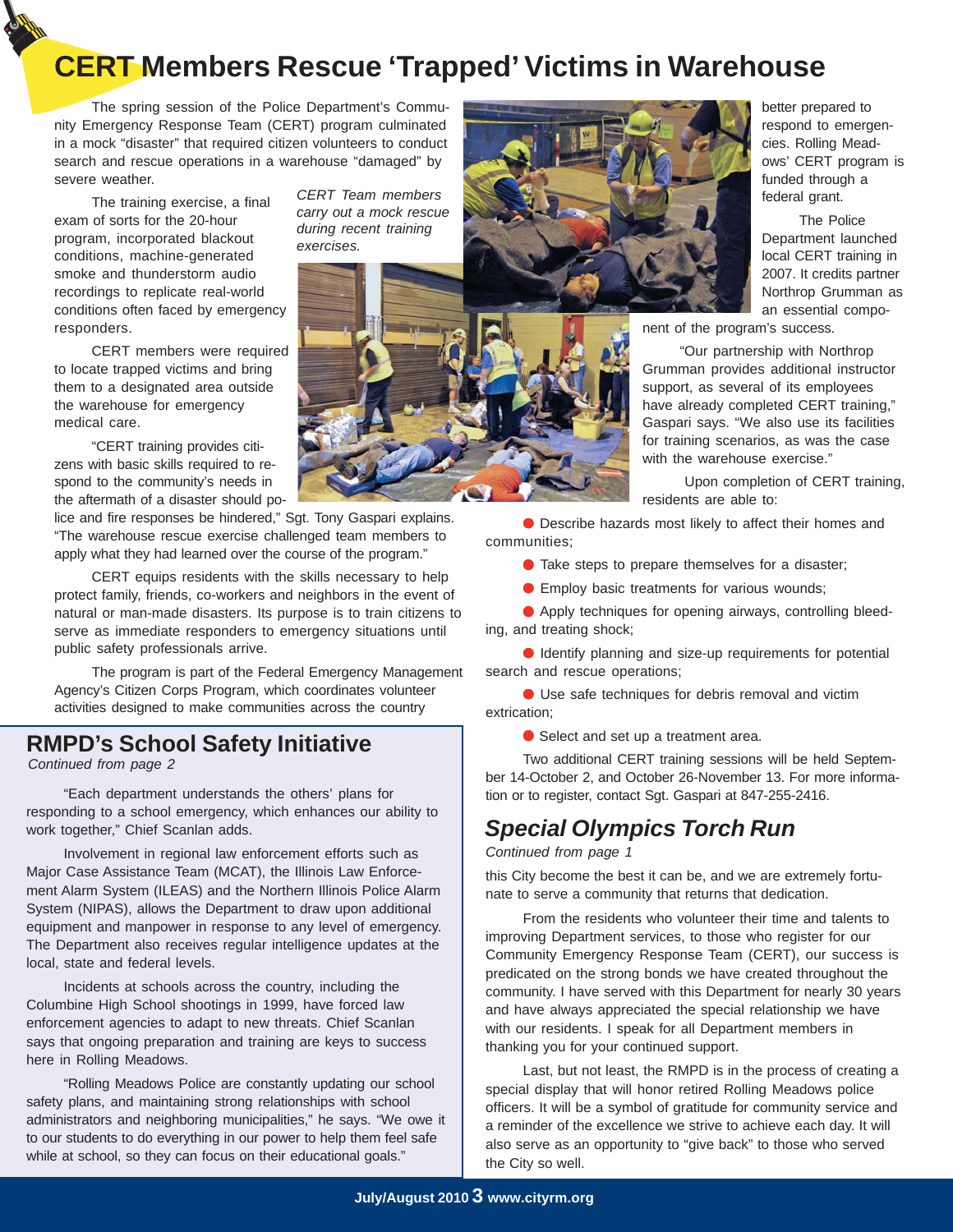| <b>July 4 Festivities:</b>                                          |                                                                        | <b>July 2010</b>                                                                    |                                                                |                                                                       |                        |                                                                                        |
|---------------------------------------------------------------------|------------------------------------------------------------------------|-------------------------------------------------------------------------------------|----------------------------------------------------------------|-----------------------------------------------------------------------|------------------------|----------------------------------------------------------------------------------------|
| <b>Independence Day</b>                                             |                                                                        |                                                                                     |                                                                |                                                                       |                        |                                                                                        |
| Parade, 1:30 p.m.<br><b>Family Walk/Bike in the</b><br>Park, 3 p.m. |                                                                        |                                                                                     |                                                                |                                                                       | $\overline{2}$         | $\overline{\mathbf{3}}$                                                                |
| <b>Fireworks</b><br>extravaganza, Salk Park,<br>9:30 p.m.           |                                                                        |                                                                                     |                                                                |                                                                       |                        |                                                                                        |
| 4                                                                   | 5 City Hall,<br><b>Public Works</b>                                    | 6                                                                                   | 7                                                              | 8                                                                     | 9                      | 10                                                                                     |
| Independence<br><b>Day</b>                                          | closed for July 4<br>holiday. Refuse<br>collection<br>delayed one day. | Plan<br>Commission,<br>7:30 p.m.,<br>at City Hall                                   | <b>Zoning Board of</b><br>Appeals, 7 p.m.,<br><b>City Hall</b> |                                                                       |                        |                                                                                        |
| 11                                                                  | 12                                                                     | 13                                                                                  | 14                                                             | 15                                                                    | 16                     | $17$ Terry Moran                                                                       |
|                                                                     |                                                                        | <b>City Council</b><br>Meeting, 7:30<br>p.m., City Hall                             |                                                                | Adjudication<br>Hearing, 1 p.m.,<br><b>City Hall</b>                  |                        | Day: Annual<br>Duck Race, 4<br>p.m., Kimball<br>Hill Park                              |
| 18                                                                  | 19                                                                     | 20 City Council                                                                     | 21                                                             | 22                                                                    | 23                     | 24                                                                                     |
|                                                                     |                                                                        | <b>Committee of</b><br>the Whole, 7:30<br>p.m., City Hall<br><b>Water bills due</b> |                                                                | Adjudication<br><b>Hearing (Red</b><br>Light), 2 p.m., City<br>Hall   |                        |                                                                                        |
| 25                                                                  | 26                                                                     | 27                                                                                  | 28                                                             | 29                                                                    | 30                     | 31                                                                                     |
|                                                                     |                                                                        | <b>City Council</b><br>Meeting, 7:30<br>p.m., City Hall                             |                                                                |                                                                       |                        |                                                                                        |
|                                                                     |                                                                        |                                                                                     |                                                                | <b>August 2010</b>                                                    |                        |                                                                                        |
| 1                                                                   | $\overline{2}$                                                         | 3<br><b>Plan Commis-</b><br>sion, 7:30 p.m.,<br>at City Hall                        | 4<br><b>Zoning Board of</b><br>Appeals, 7 p.m.,<br>City Hall   | 5                                                                     | 6                      | 7 <sub>Cornfest,</sub><br>11 a.m.-7 p.m.,<br>Community<br>Church of Rolling<br>Meadows |
| 8                                                                   | 9                                                                      | 10                                                                                  | 11                                                             | 12                                                                    | 13                     | 14                                                                                     |
|                                                                     |                                                                        | <b>City Council</b><br>Meeting, 7:30<br>p.m., City Hall                             |                                                                | <b>Adjudication</b><br>Hearing, 1 p.m.,<br>City Hall                  |                        |                                                                                        |
| 15                                                                  | 16                                                                     | 17                                                                                  | 18                                                             | 19                                                                    | 20                     | 21                                                                                     |
|                                                                     |                                                                        | <b>City Council</b><br>Committee of the<br>Whole, 7:30 p.m.,<br>City Hall           |                                                                | Adjudication<br><b>Hearing (Red</b><br>Light), $2 p.m.,$<br>City Hall | <b>Water bills due</b> |                                                                                        |
| 22                                                                  | 23                                                                     | 24                                                                                  | 25                                                             | 26                                                                    | 27                     | 28                                                                                     |
|                                                                     |                                                                        | <b>City Council</b><br>Meeting, 7:30<br>p.m., City Hall                             |                                                                |                                                                       |                        |                                                                                        |
| 29                                                                  | 30                                                                     | 31                                                                                  |                                                                |                                                                       |                        |                                                                                        |
|                                                                     |                                                                        |                                                                                     |                                                                |                                                                       |                        |                                                                                        |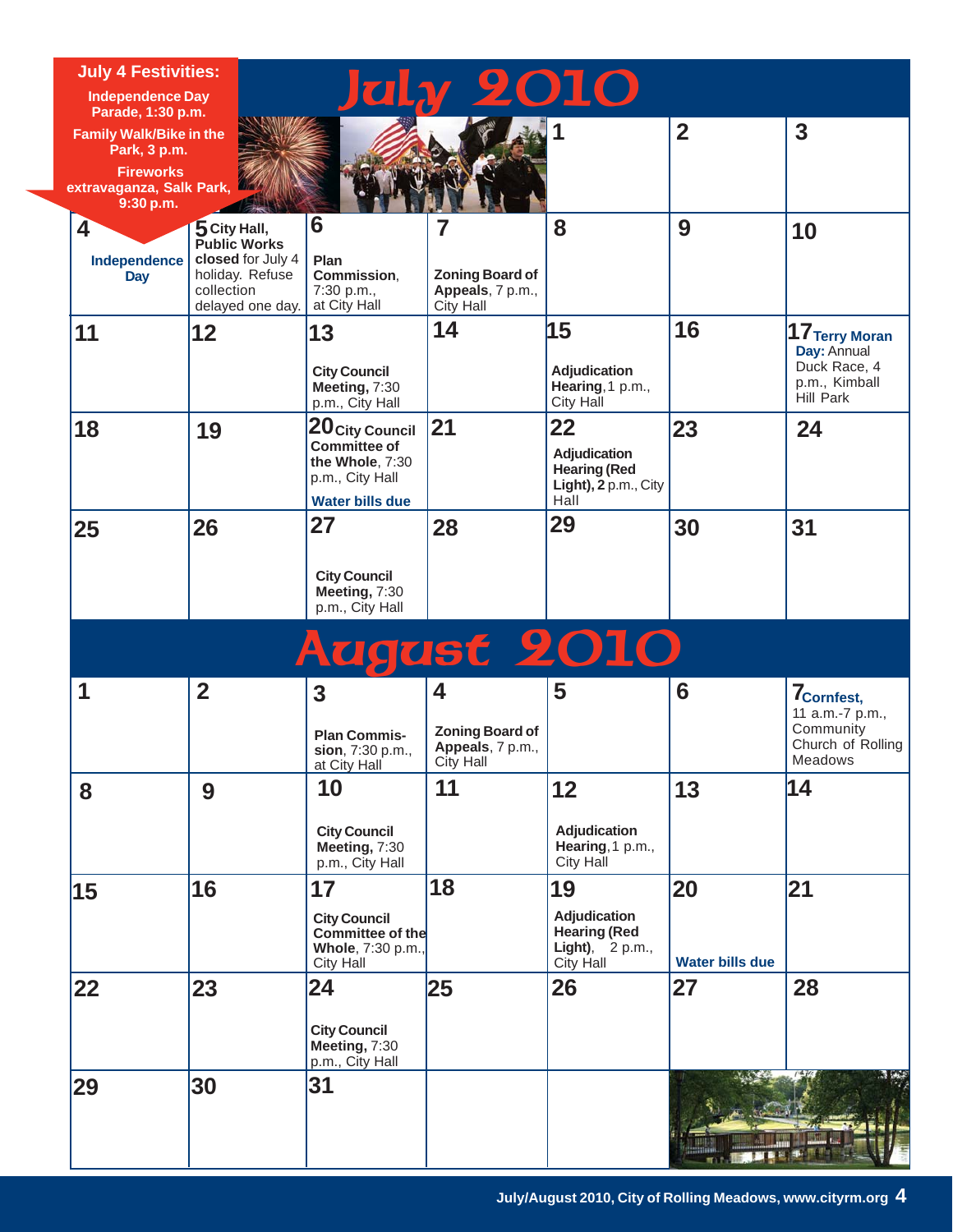## **Video Cameras Aim To Deter Park Vandalism**

The City recently installed video surveillance cameras at Kimball Hill Park, part of a Safe Parks Project launched by police and the Rolling Meadows Park District to deter vandalism.

The cameras will help police officers gather evidence during investigations of vandalism or defacement of public property that usually increase during the summer months, Police Commander Joe Waitzman explains.

"These Remote Video Access cameras serve as a force multiplier for our officers, who can access live footage from patrol cars or at the station," he says. "The system allows us to monitor the area from any corner of the City, without requiring the physical presence of a police officer."

The cameras used at Kimball Hill Park once monitored the area surrounding the Police Neighborhood Resource Center, which closed last year. Police Chief Dave Scanlan and Amy Charlesworth, Director of Parks and Recreation, saw an opportunity to initiate a park surveillance program using equipment already in police possession.

"Moving the cameras from the PNRC to Kimball Hill Park was a good use of existing hardware," Chief Scanlan says. "The Police Department plans to work with the Park District and review options for expanding the Project to other parks throughout the City."

# **City Officials Welcome High-End Auto Dealership**

City Manager Sarah Phillips and 3rd Ward Alderman Larry Buske joined Definitive Motorcars representative Chris Capparelli and Detective Dan Cook in May for a ceremonial ribbon-cutting during a Rolling Meadows Chamber of Commerce wine sampling event.

Chamber members and the Public enjoyed facility tours and viewed Definitive Motorcars' showroom of high-end vehicles. The company, located at 4170 Winnetka Ave., focuses on high-end auto and motorcycle sales, detailing and reconditioning.



### **Chamber Honors Business, Community Leaders**

*The Rolling Meadows Chamber of Commerce honored local business and community leaders in May with its Circle of*





*Success Awards. Pictured above are Assistant City Manager Barry Krumstok, Chamber Volunteer of the Year, with Mayor Ken Nelson (from left), State Rep. Mark Walker and Tony Gurgiolio, Chamber President.*

*Rolling Meadows Alderman Barb Lusk, named Community Leader of the Year, is flanked by Mayor Nelson and State Rep. Walker. Other winners included:*

● **Business Leader of the Year**, David Sheer, Vice President, The Steel Supply Company

● **Business of the Year**, JC Restoration

● **Community Outreach Award**, Northrop Grumman Corporation

- **Community Enhancement Award**, Wal-Mart
- **Communications Partner**, AT&T.

#### **Keep Dogs Leashed in Public Areas**

A recent complaint prompts us to remind residents with four-legged family members that City ordinance requires owners to keep their dogs leashed at all times when in public areas. Please show respect for others.

In addition, all dogs in Rolling Meadows must be licensed and have rabies shots. Dog tags cost \$10 (\$5 for neutered/ spayed animals), and are available on the City's Website, **www.cityrm.org**.

#### **City to Partner with LifeSource For July 28 Blood Drive**

A LifeSource-sponsored blood drive will let residents give "the gift of life," Wednesday, July 28,  $1 - 7$  p.m., at City Hall.

To schedule an appointment, visit **www.lifesource.org**, or call 877-543-3768. Walk-ins are always welcome.